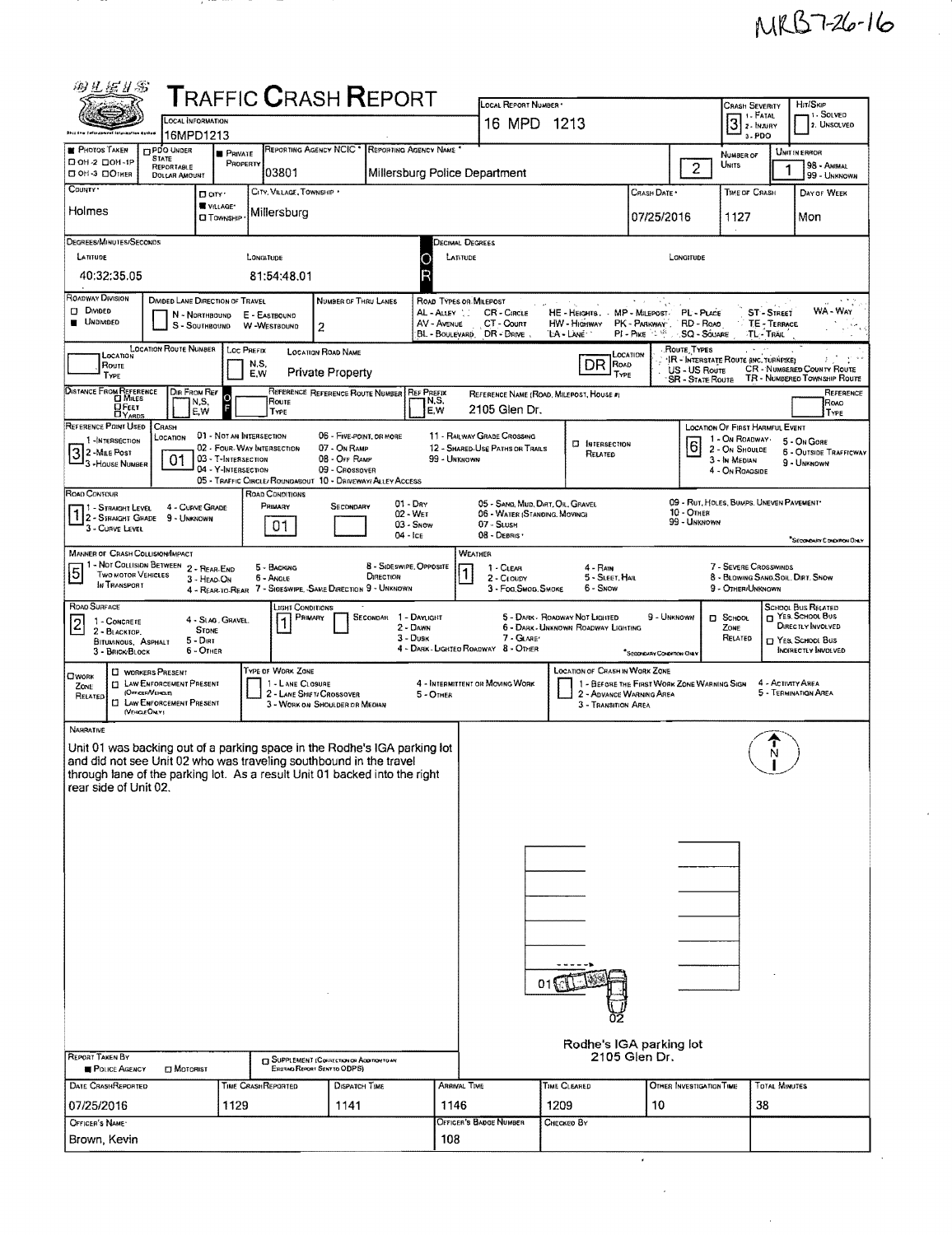|                                                                                                          | INIT                                                                               |                                                                                |                                                     |                                                                                                                              |                                                |                                                                             |                                                           |                                                                                                                              |                                                                                                                  |                                                                               |                                                        |             |  |  |  |
|----------------------------------------------------------------------------------------------------------|------------------------------------------------------------------------------------|--------------------------------------------------------------------------------|-----------------------------------------------------|------------------------------------------------------------------------------------------------------------------------------|------------------------------------------------|-----------------------------------------------------------------------------|-----------------------------------------------------------|------------------------------------------------------------------------------------------------------------------------------|------------------------------------------------------------------------------------------------------------------|-------------------------------------------------------------------------------|--------------------------------------------------------|-------------|--|--|--|
|                                                                                                          |                                                                                    |                                                                                |                                                     |                                                                                                                              |                                                |                                                                             |                                                           | LOCAL REPORT NUMBER                                                                                                          | 16 MPD 1213                                                                                                      |                                                                               |                                                        |             |  |  |  |
| UNIT NUMBER                                                                                              | OWNER NAME: LAST, FIRST, MIDDLE ( C SAME AS DRIVER )                               |                                                                                |                                                     |                                                                                                                              |                                                |                                                                             | OWNER PHONE NUMBER                                        |                                                                                                                              | <b>DAMAGE SCALE</b>                                                                                              | DAMAGE AREA                                                                   |                                                        |             |  |  |  |
| 1                                                                                                        | Swartzentruber, David, S.                                                          |                                                                                |                                                     |                                                                                                                              |                                                |                                                                             |                                                           |                                                                                                                              |                                                                                                                  |                                                                               | FRONT                                                  |             |  |  |  |
| OWNER ADDRESS: CITY, STATE, ZIP                                                                          | <b>CISAME AS DRIVER</b>                                                            |                                                                                |                                                     |                                                                                                                              |                                                |                                                                             |                                                           |                                                                                                                              | $\overline{2}$                                                                                                   |                                                                               | n                                                      |             |  |  |  |
| 8114 TR 576, Holmesville, OH, 44633                                                                      |                                                                                    |                                                                                |                                                     |                                                                                                                              |                                                |                                                                             |                                                           |                                                                                                                              | 1 - None                                                                                                         | о                                                                             |                                                        |             |  |  |  |
| LP STATE LICENSE PLATE NUMBER                                                                            |                                                                                    |                                                                                |                                                     | <b>VEHICLE IDENTIFICATION NUMBER</b>                                                                                         |                                                |                                                                             |                                                           | <b>BOCCUPANTS</b>                                                                                                            | 2 - MINOR                                                                                                        |                                                                               |                                                        |             |  |  |  |
| он<br>DWT3372                                                                                            |                                                                                    |                                                                                |                                                     | 1FTFX1EF5DFA88281                                                                                                            |                                                |                                                                             |                                                           |                                                                                                                              | 3 - FUNCTIONAL                                                                                                   | ₫                                                                             | $\Box$                                                 |             |  |  |  |
| <b>VEHICLE YEAR</b><br><b>VEHICLE MAKE</b>                                                               |                                                                                    |                                                                                |                                                     | <b>VEHICLE MODEL</b>                                                                                                         |                                                |                                                                             | VEHICLE COLOR                                             |                                                                                                                              |                                                                                                                  |                                                                               |                                                        |             |  |  |  |
| 2013<br>Ford                                                                                             |                                                                                    |                                                                                | F150 Series                                         |                                                                                                                              |                                                |                                                                             | GRY                                                       |                                                                                                                              | 4 - DISABLING                                                                                                    | σ                                                                             |                                                        | ά           |  |  |  |
| <b>INSURANCE COMPANY</b><br>PROOF OF<br>$\blacksquare$<br><b>INSURANCE</b><br>Nationwide<br><b>SHOWN</b> |                                                                                    | POLICY NUMBER<br>Towed By<br>9234N852302                                       |                                                     |                                                                                                                              |                                                |                                                                             |                                                           | 9 - UNKNOWN                                                                                                                  |                                                                                                                  |                                                                               |                                                        |             |  |  |  |
| CARRIER NAME, ADDRESS CITY, STATE, ZIP                                                                   |                                                                                    |                                                                                |                                                     |                                                                                                                              |                                                |                                                                             |                                                           |                                                                                                                              |                                                                                                                  |                                                                               | <b>CARRIER PHONE</b>                                   |             |  |  |  |
| US DOT                                                                                                   | VEHICLE WEIGHT GVWR/GCWR                                                           |                                                                                | CARGO BODY TYPE                                     | 01 - No CARGO BODY TYPE/NOT APPLICABL 09 - POLE                                                                              |                                                |                                                                             |                                                           | <b>TRAFFICWAY DESCRIPTION</b>                                                                                                |                                                                                                                  |                                                                               |                                                        |             |  |  |  |
| HM PLACARO ID NO.                                                                                        | 1 - LESS THAN OR EQUAL TO 10K LBS<br>2 - 10,001 to 26,000k LBS                     |                                                                                | 01                                                  | 02 - Bus/Van (9-15 Seats, Inc Driver)<br>03 - Bus (16+ Seats, Inc DRIVER)                                                    |                                                | 10 - Cargo Tank<br>11 - FLAT BED                                            |                                                           |                                                                                                                              | 1 - Two-Way, Not Divided<br>2 - Two Way, Not Divided, Continuous Left Turn Lane                                  |                                                                               |                                                        |             |  |  |  |
|                                                                                                          | 3 - MORE THAN 26,000K LBS.                                                         |                                                                                |                                                     | 04 - VEHICLE TOWING ANOTHER VEHICLE<br>$05 - 1$ ogging                                                                       |                                                | <b>12 - Dump</b><br>13 - CONCRETE MIXER                                     |                                                           |                                                                                                                              | 3 - Two-WAY, DIVIDED, UNPROTECTED (PAINTED OR GRASS >4FT.) MEDIA<br>4 - Two-WAY, DIVIDED. POSITIVE MEDIANBARRIER |                                                                               |                                                        |             |  |  |  |
| <b>HM CLASS</b>                                                                                          | <b>HAZARDOUS MATERIAL</b><br><b>D</b> RELATED                                      |                                                                                |                                                     | 06 - INTERMODAL CONTAINER CHASIS<br>07 - CARGO VAN/ENCLOSED BOX                                                              | 14 - Auto Transporter<br>15 - GARBAGE / REFUSE |                                                                             |                                                           | 5 - ONE-WAY TRAFFICWAY                                                                                                       |                                                                                                                  |                                                                               |                                                        |             |  |  |  |
| <b>NUMBER</b>                                                                                            |                                                                                    |                                                                                |                                                     | 08 - GRAIN, CHIPS, GRAVEL                                                                                                    | 99 - OTHER/UNKNOWN                             |                                                                             | HIT / SKIP UNIT                                           |                                                                                                                              |                                                                                                                  |                                                                               |                                                        |             |  |  |  |
| NON-MOTORIST LOCATION PRIOR TO IMPACT                                                                    | 01 - INTERSECTION - MARKED CROSSWAL                                                | TYPE OF USE<br>$\mathbf{1}$                                                    | UNIT TYPE                                           | PASSENGER VEHICLES (LESS THAN 9 PASSENGERS MED/HEAVY TRUCKS OR COMBO UNITS > 10KLBS BUS/VAN/LIMO(9 OR MORE INCLUDING DRIVER) |                                                |                                                                             |                                                           |                                                                                                                              |                                                                                                                  |                                                                               |                                                        |             |  |  |  |
| 03 - INTERSECTION OTHER                                                                                  | 02 - INTERSECTION - No CROSSWALK                                                   | 1 - PERSONAL                                                                   | 07                                                  | 01 - Sub-COMPACT<br>02 - COMPACT                                                                                             |                                                |                                                                             |                                                           | 14 - SINGLE UNIT TRUCK: 3+ AXLES                                                                                             | 13 - SINGLE UNIT TRUCK OR VAN ZAXLE, 6 TIRES 21 - BUS/VAN (9-15 SEATS INC DANER)                                 |                                                                               | 22 - BUS (16+ SEATS, INC DRIVER)                       |             |  |  |  |
|                                                                                                          | 04 - MIDBLOCK - MARKED CROSSWALK<br>05 - TRAVEL LANE - OTHER LOCATION              | 2 - COMMERCIAL                                                                 | OR HIT/SKIP                                         | 99 - UNKNOWN 03 - MID SIZE<br>04 - FULL SIZE                                                                                 |                                                |                                                                             |                                                           | 15 - SINGLE UNIT TRUCK / TRAILER                                                                                             |                                                                                                                  | Non-Motorist                                                                  |                                                        |             |  |  |  |
| 06 - BICYCLE LANE<br>07 - SHOULDER/ROADSIDE                                                              |                                                                                    | 3 - GOVERNMENT                                                                 |                                                     | 05 - Minivan<br>06 - Sport UTILITY VEHICLE                                                                                   |                                                |                                                                             |                                                           | 23 - ANIMAL WITH RIDER<br>16 - TRUCK/TRACTOR (BOBTAIL)<br>24 - ANIMAL WITH BUGGY, WAGON, SURREY<br>17 - TRACTOR/SEMI-TRAILER |                                                                                                                  |                                                                               |                                                        |             |  |  |  |
| 08 - SIDEWALK<br>09 - MEDIAN/CROSSING ISLAND                                                             |                                                                                    | IN EMERGENCY                                                                   |                                                     | 07 - Pickup<br>$08 - VAN$                                                                                                    |                                                |                                                                             | 18 - TRACTOR/DOUBLE<br>19 - TRACTOR/TRIPLES               | 20 - OTHER MED/HEAVY VEHICLE                                                                                                 |                                                                                                                  | 25 - BICYCLE/PEDACYCLIST<br>26 - PEDESTRIAN/SKATER<br>27 - OTHER NON-MOTORIST |                                                        |             |  |  |  |
| 10 - DRIVE WAY ACCESS<br>11 - Shared Use Path or Trail                                                   |                                                                                    | RESPONSE                                                                       |                                                     | 09 - MOTORCYCLE<br>10 - MOTORIZED BICYCLE                                                                                    |                                                |                                                                             |                                                           |                                                                                                                              |                                                                                                                  |                                                                               |                                                        |             |  |  |  |
| 12 - NON-TRAFFICWAY AREA<br>99 - OTHER/UNKNOWN                                                           |                                                                                    |                                                                                |                                                     | 11 - SNOWMOBILE/ATV<br>12 - OTHER PASSENGER VEHICLE                                                                          |                                                |                                                                             |                                                           | HAS HM PLACARD                                                                                                               |                                                                                                                  |                                                                               |                                                        |             |  |  |  |
| <b>SPECIAL FUNCTION 01 - NONE</b><br>02 - TAXI                                                           |                                                                                    | 09 - AMBULANCE<br>$10 -$ Fire                                                  |                                                     | 17 - FARM VEHICLE<br>18 - FARM EQUIPMENT                                                                                     |                                                | MOST DAMAGED AREA                                                           |                                                           |                                                                                                                              |                                                                                                                  | ACTION                                                                        |                                                        |             |  |  |  |
| 01                                                                                                       | 03 - RENTAL TRUCK (OVER 10K LBS)                                                   | 11 - Highway/Maintenance                                                       |                                                     | 19 - Мотопноме<br>20 - Golf Cart                                                                                             | 06                                             | 01 - None<br>02 - CENTER FRONT                                              |                                                           | 08 - LEFT SIDF<br>09 - LEFT FRONT                                                                                            | 99 - UNKNOWN                                                                                                     |                                                                               | 1 - Non-Contact<br>2 - Non-Collision                   |             |  |  |  |
| 05 - Bus - Transit<br>06 - Bus - Charter                                                                 | 04 - Bus - School (Public or Private) 12 - Military                                | 13 - Pouce                                                                     |                                                     | 21 - TRAIN<br>22 - OTHER (EXPLAIN IN NARRA TIVE)                                                                             |                                                | 03 - RIGHT FRONT<br>MPACT ARE 04 - RIGHT SIDE                               |                                                           | 10 - TOP AND WINDOWS<br>11 - UNDERCARRIAGE                                                                                   |                                                                                                                  |                                                                               | 3 - STRIKING<br>4 - STRUCK                             |             |  |  |  |
| 07 - Bus - SHUTTLE<br>08 - Bus - OTHER                                                                   |                                                                                    | 14 - PUBLIC UTILITY<br>15 - OTHER GOVERNMENT                                   |                                                     |                                                                                                                              | 06                                             | 05 - Right Rear<br>06 - REAR CENTER<br>07 - LEFT REAR                       |                                                           | 12 - LOAD/TRAILER<br>13 - TOTAL (ALL AREAS)                                                                                  |                                                                                                                  |                                                                               | 5 - STRIKING/STRUCK<br>9 - UNKNOWN                     |             |  |  |  |
| PRE- CRASH ACTIONS                                                                                       |                                                                                    | 16 - CONSTRUCTION EQIP.                                                        |                                                     |                                                                                                                              |                                                |                                                                             |                                                           | 14 - OTHER                                                                                                                   |                                                                                                                  |                                                                               |                                                        |             |  |  |  |
| 02                                                                                                       | MOTORIST                                                                           |                                                                                |                                                     |                                                                                                                              |                                                | NON-MOTORIST                                                                |                                                           |                                                                                                                              |                                                                                                                  |                                                                               |                                                        |             |  |  |  |
|                                                                                                          | 01 - STRAIGHT AHEAD<br>02 - BACKING                                                | 07 - MAKING U-TURN<br>08 - ENTERING TRAFFIC LANF                               |                                                     | 13 - NEGOTIATING A CURVE<br>14 - OTHER MOTORIST ACTIO                                                                        |                                                |                                                                             |                                                           | 15 - ENTERING OR CROSSING SPECIFIED LOCATIO<br>16 - WALKING, RUNNING, JOGGING, PLAYING, CYCLING                              |                                                                                                                  |                                                                               | 21 - OTHER NON-MOTORIST ACTION                         |             |  |  |  |
| 99 - Unknown                                                                                             | 03 - CHANGING LANES<br>04 - OVERTAKING/PASSING                                     | 09 - LEAVING TRAFFIC LANF<br>10 - PARKED                                       | 17 - WORKING<br>18 - Pushing Vehicle                |                                                                                                                              |                                                |                                                                             |                                                           |                                                                                                                              |                                                                                                                  |                                                                               |                                                        |             |  |  |  |
|                                                                                                          | 05 - MAKING RIGHT TURN<br>06 - MAKING LEFT TURN                                    | 11 - SLOWING OR STOPPED IN TRAFFIC<br>12 - DRIVERLESS                          |                                                     |                                                                                                                              |                                                |                                                                             | 20 - STANDING                                             | 19 - APPROACHING OR LEAVING VEHICLE                                                                                          |                                                                                                                  |                                                                               |                                                        |             |  |  |  |
| CONTRIBUTINO CIRCUMSTANCE                                                                                |                                                                                    |                                                                                |                                                     |                                                                                                                              |                                                |                                                                             |                                                           |                                                                                                                              | <b>VEHICLE DEFECTS</b>                                                                                           |                                                                               |                                                        |             |  |  |  |
| <b>FRIMARY</b><br>MOTORIST                                                                               | 01 - None                                                                          |                                                                                | 11 - IMPROPER BACKING                               |                                                                                                                              |                                                | NON-MOTORIST<br><b>22 - NONE</b>                                            |                                                           |                                                                                                                              |                                                                                                                  | 01 - Turn Signals<br>02 - HEAD LAMPS                                          |                                                        |             |  |  |  |
| 11                                                                                                       | 02 - FAILURE TO YIELD<br>03 - RAN RED LIGHT                                        |                                                                                | 13 - Stopped or Parked Illegally                    | 12 - IMPROPER START FROM PARKED POSITION                                                                                     |                                                | 23 - IMPROPER CROSSING<br>24 - DARTING                                      |                                                           |                                                                                                                              |                                                                                                                  | 03 - TAIL LAMPS<br>04 - BRAKES                                                |                                                        |             |  |  |  |
| SECONDARY                                                                                                | 04 - RAN STOP SIGN<br>05 - Exceeped Speed Limit<br>06 - UNSAFE SPEED               |                                                                                |                                                     | 14 - OPERATING VEHICLE IN NEGLIGENT MANNER<br>15 - Swering to Avoid (Due to External Conditions)                             |                                                | 25 - LYING AND/OR ILLEGALLY IN ROADWAY<br>26 - FALURE TO YIELD RIGHT OF WAY |                                                           |                                                                                                                              |                                                                                                                  | 05 - STEERING<br>06 - TIRE BLOWOUT                                            |                                                        |             |  |  |  |
|                                                                                                          | 07 - Improper Turn                                                                 |                                                                                | 16 - Wrong Side/Wrong Way<br>17 - FALURE TO CONTROL |                                                                                                                              |                                                | 27 - NOT VISIBLE (DARK CLOTHING)<br>28 - Inattentive                        |                                                           |                                                                                                                              |                                                                                                                  | 07 - WORN OR SLICK TIRES                                                      | 08 - TRAILER EQUIPMENT DEFECTIVE                       |             |  |  |  |
| 99 - UNKNOWN                                                                                             | 08 - LEFT OF CENTER<br>09 - FOLLOWED TOO CLOSELY/ACDA<br>10 - IMPROPER LANE CHANGE |                                                                                | 18 - VISION OBSTRUCTION                             | 19 - OPERATING DEFECTIVE EQUIPMENT                                                                                           |                                                | 29 - FAILURE TO OBEY TRAFFIC SIGNS<br>/SIGNALS/OFFICER                      |                                                           |                                                                                                                              |                                                                                                                  | 09 - MOTOR TROUBLE                                                            | 10 - DISABLED FROM PRIOR ACCIDENT                      |             |  |  |  |
|                                                                                                          | <b>PASSING/OFF ROAD</b>                                                            |                                                                                | 21 - OTHER IMPROPER ACTION                          | 20 - LOAD SHIFTING/FALLING/SPILLING                                                                                          |                                                | 30 - WRONG SIDE OF THE ROAD<br>31 - OTHER NON-MOTORIST ACTION               |                                                           |                                                                                                                              |                                                                                                                  | 11 - OTHER DEFECTS                                                            |                                                        |             |  |  |  |
| <b>SEQUENCE OF EVENTS</b>                                                                                |                                                                                    |                                                                                |                                                     | <b>NON-COLLISION EVENTS</b>                                                                                                  |                                                |                                                                             |                                                           |                                                                                                                              |                                                                                                                  |                                                                               |                                                        |             |  |  |  |
| 20                                                                                                       |                                                                                    | 6                                                                              |                                                     | 01 - OVERTURN/ROLLOVER<br>02 - FIRE/EXPLOSION                                                                                |                                                | 06 - EQUIPMENT FAILURE                                                      | (BLOWN TIRE, BRAKE FAILURE, ETC)                          |                                                                                                                              | 10 - Cross Median<br>11 - CROSS CENTER LINE                                                                      |                                                                               |                                                        |             |  |  |  |
| <b>FIRST</b><br>HARMFUL <sup>1</sup><br>HARMFUL                                                          | Most                                                                               | 99 - UNKNOWN                                                                   |                                                     | 03 - IMMERSION<br>04 - JACKKNIFE                                                                                             |                                                | 07 - SEPARATION OF UNITS<br>08 - RAN OFF ROAD RIGHT                         |                                                           |                                                                                                                              | OPPOSITE DIRECTION OF TRAVEL<br>12 - DOWNHILL RUNAWAY                                                            |                                                                               |                                                        |             |  |  |  |
| EVENT<br>EVENT                                                                                           |                                                                                    |                                                                                |                                                     | 05 - CARGO/EOUIPMENT LOSS OR SHIFT 09 - RAN OFF ROAD LEFT<br>COLLISION WITH FIXED, OBJECT                                    |                                                |                                                                             |                                                           |                                                                                                                              | 13 - OTHER NON-COLLISION                                                                                         |                                                                               |                                                        |             |  |  |  |
| COLLISION WITH PERSON, VEHICLE OR, OBJECT NOT FIXED<br>14 - PEDESTRIAN                                   | 21 - PARKED MOTOR VEHICLE                                                          |                                                                                |                                                     | 25 - IMPACT ATTENUATOR/CRASH CUSHION33 - MEDIAN CABLE BARRIER<br>26 - BRIDGE OVERHEAD STRUCTURE                              |                                                |                                                                             | 34 - MEDIAN GUARDRAIL BARRIER                             |                                                                                                                              | 41 - OTHER POST, POLE<br>OR SUPPORT                                                                              | <b>48 - TREE</b>                                                              | 49 - FIRE HYDRANT                                      |             |  |  |  |
| 15 - PEDALCYCLE<br>16 - RAILWAY VEHICLE (TRAIN, ENGINE)                                                  |                                                                                    | 22 - WORK ZONE MAINTENANCE EQUIPMENT<br>23 - STRUCK BY FALLING, SHIFTING CARGO |                                                     | 27 - BRIDGE PIER OR ABUTMENT<br>28 - BRIDGE PARAPET                                                                          |                                                |                                                                             | 35 - MEDIAN CONCRETE BARRIER<br>36 - MEDIAN OTHER BARRIER | 43 - CURB                                                                                                                    | 42 - CULVERT                                                                                                     |                                                                               | 50 - WORK ZONE MAINTENANCE<br>EQUIPMENT                |             |  |  |  |
| 17 - Animal - Farm<br>18 - ANIMAL - DEER                                                                 | <b>MOTOR VEHICLE</b>                                                               | OR ANYTHING SET IN MOTION BY A                                                 |                                                     | 29 - BRIDGE RAIL<br>30 - GUARDRAIL FACE                                                                                      |                                                | 37 - TRAFFIC SIGN POST<br>38 - OVERHEAD SIGN POST                           |                                                           |                                                                                                                              | 44 - Оітсн<br>45 - Емванкмент                                                                                    |                                                                               | 51 - WALL, BUILDING, TUNNEL<br>52 - OTHER FIXED OBJECT |             |  |  |  |
| 19 - ANMAL OTHER<br>20 - MOTOR VEHICLE IN TRANSPORT                                                      |                                                                                    | 24 - OTHER MOVABLE OBJECT                                                      |                                                     | 31 - GUARDRAILEND<br>32 - PORTABLE BARRIER                                                                                   |                                                | 40 - UTILITY POLE                                                           | 39 - LIGHT/LUMINARIES SUPPORT                             |                                                                                                                              | 46 - FENCE<br>47 - MAILBOX                                                                                       |                                                                               |                                                        |             |  |  |  |
| UNIT SPEED                                                                                               | POSTED SPEED<br><b>TRAFFIC CONTROL</b>                                             |                                                                                |                                                     |                                                                                                                              |                                                |                                                                             |                                                           | <b>UNIT DIRECTION</b>                                                                                                        |                                                                                                                  |                                                                               |                                                        |             |  |  |  |
| 5                                                                                                        | 12                                                                                 | 01 - No CONTROLS<br>02 - S TOP SIGN                                            |                                                     | 07 - RAILROAD CROSSBUCKS<br>08 - RAILROAD FLASHERS                                                                           |                                                | 13 - Crosswalk LINES<br>14 - WALK/DON'T WALK                                | FROM                                                      | То<br>3                                                                                                                      | 1 - North<br>2 - South                                                                                           | 5 - NORTHEAST<br>6 - NORTHWEST                                                |                                                        | 9 - Unknown |  |  |  |
| <b>STATED</b>                                                                                            |                                                                                    | 03 - YIELD SIGN<br>04 - TRAFFIC SIGNAL                                         |                                                     | 09 - RAILROAD GATES<br>10 - COSTRUCTION BARRICADE 16 - NOT REPORTED                                                          | 15 - О тиєн                                    |                                                                             |                                                           |                                                                                                                              | $3 - East$<br>4 - WEST                                                                                           | 7 - SOUTHEAST<br>8 - Southwest                                                |                                                        |             |  |  |  |
| <b>E</b> STIMATED                                                                                        |                                                                                    | 05 - TRAFFIC FLASHERS<br>06 - School Zone                                      |                                                     | 11 - PERSON (FLAGGER, OFFICER<br>12 - PAVEMENT MARKINGS                                                                      |                                                |                                                                             |                                                           |                                                                                                                              |                                                                                                                  |                                                                               |                                                        |             |  |  |  |
|                                                                                                          |                                                                                    |                                                                                |                                                     |                                                                                                                              |                                                |                                                                             |                                                           |                                                                                                                              |                                                                                                                  |                                                                               |                                                        |             |  |  |  |

 $\mathcal{L}^{\text{max}}_{\text{max}}$  and  $\mathcal{L}^{\text{max}}_{\text{max}}$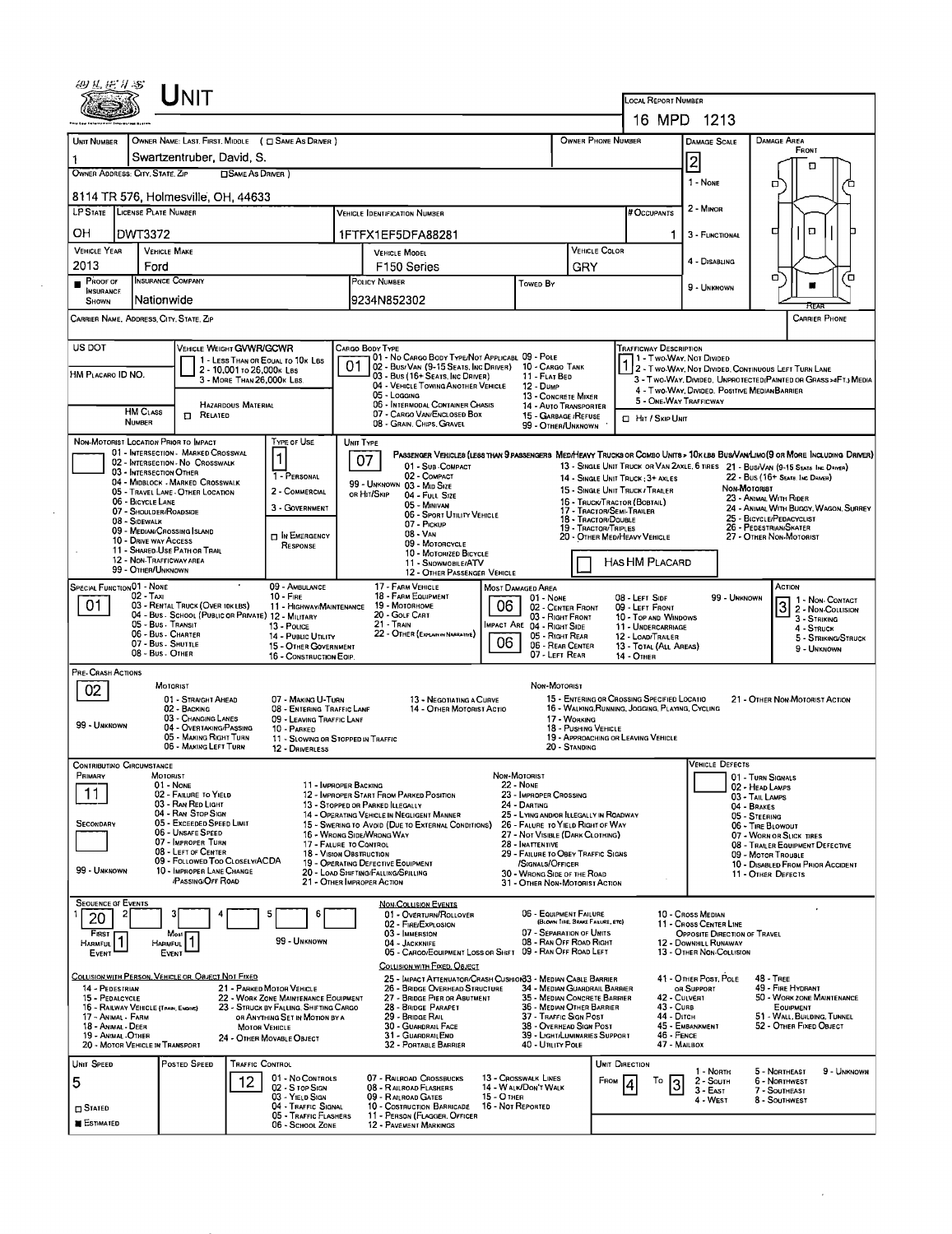| 10) 11, 14, 11 35                                                                                                                                                     |                                         | Unit                                                                                   |                            |                                                                                                  |                                                                                                         |                                                                                                  |             |                                                                             |                                                                                                 |                        |                                         |                        |                                                                 |                                                    |                                                                                                                                                                                                                    |  |
|-----------------------------------------------------------------------------------------------------------------------------------------------------------------------|-----------------------------------------|----------------------------------------------------------------------------------------|----------------------------|--------------------------------------------------------------------------------------------------|---------------------------------------------------------------------------------------------------------|--------------------------------------------------------------------------------------------------|-------------|-----------------------------------------------------------------------------|-------------------------------------------------------------------------------------------------|------------------------|-----------------------------------------|------------------------|-----------------------------------------------------------------|----------------------------------------------------|--------------------------------------------------------------------------------------------------------------------------------------------------------------------------------------------------------------------|--|
| <b>LOCAL REPORT NUMBER</b><br>16 MPD 1213                                                                                                                             |                                         |                                                                                        |                            |                                                                                                  |                                                                                                         |                                                                                                  |             |                                                                             |                                                                                                 |                        |                                         |                        |                                                                 |                                                    |                                                                                                                                                                                                                    |  |
|                                                                                                                                                                       |                                         |                                                                                        |                            |                                                                                                  |                                                                                                         | OWNER PHONE NUMBER                                                                               |             |                                                                             |                                                                                                 |                        |                                         |                        |                                                                 |                                                    | DAMAGE AREA                                                                                                                                                                                                        |  |
| UNIT NUMBER                                                                                                                                                           |                                         | Miller Sr., Atlee,                                                                     |                            | OWNER NAME: LAST, FIRST, MIDDLE ( ESAME AS DRIVER )                                              |                                                                                                         |                                                                                                  |             |                                                                             |                                                                                                 |                        |                                         |                        | <b>DAMAGE SCALE</b>                                             |                                                    | FRONT                                                                                                                                                                                                              |  |
| 2<br>OWNER ADDRESS: CITY, STATE, ZIP                                                                                                                                  |                                         |                                                                                        | <b>CISAME AS DRIVER</b> )  |                                                                                                  |                                                                                                         |                                                                                                  |             |                                                                             | 330-317-5506                                                                                    |                        |                                         |                        | 2                                                               |                                                    | m                                                                                                                                                                                                                  |  |
| 1 - NONE<br>п<br>543 E. Main St., Apple Creek, OH, 44606                                                                                                              |                                         |                                                                                        |                            |                                                                                                  |                                                                                                         |                                                                                                  |             |                                                                             |                                                                                                 |                        |                                         |                        |                                                                 |                                                    |                                                                                                                                                                                                                    |  |
| LP STATE LICENSE PLATE NUMBER                                                                                                                                         |                                         |                                                                                        |                            |                                                                                                  |                                                                                                         | <b>VEHICLE IDENTIFICATION NUMBER</b>                                                             |             |                                                                             |                                                                                                 |                        | # OCCUPANTS                             |                        | 2 - MINOR                                                       |                                                    |                                                                                                                                                                                                                    |  |
| OН                                                                                                                                                                    | <b>FHD7463</b>                          |                                                                                        |                            |                                                                                                  |                                                                                                         | 1G4HP52K144168640                                                                                |             |                                                                             |                                                                                                 |                        |                                         | 2                      | 3 - FUNCTIONAL                                                  |                                                    | O<br>о                                                                                                                                                                                                             |  |
| <b>VEHICLE YEAR</b><br>2004                                                                                                                                           | Buick                                   | <b>VEHICLE MAKE</b>                                                                    |                            |                                                                                                  | <b>VEHICLE MODEL</b>                                                                                    |                                                                                                  |             |                                                                             |                                                                                                 | <b>VEHICLE COLOR</b>   |                                         |                        | 4 - DISABLING                                                   |                                                    |                                                                                                                                                                                                                    |  |
| PRoof of                                                                                                                                                              |                                         | <b>INSURANCE COMPANY</b>                                                               |                            |                                                                                                  |                                                                                                         | Lesabre<br>POLICY NUMBER                                                                         |             | Toweo By                                                                    | WHI                                                                                             |                        |                                         |                        | 9 - UNKNOWN                                                     |                                                    | o<br>O                                                                                                                                                                                                             |  |
| <b>INSURANCE</b><br>SHOWN                                                                                                                                             |                                         | Hastings Mutual                                                                        |                            |                                                                                                  |                                                                                                         | APV869931752                                                                                     |             |                                                                             |                                                                                                 |                        |                                         |                        |                                                                 |                                                    |                                                                                                                                                                                                                    |  |
| CARRIER NAME, ADDRESS, CITY, STATE, ZIP                                                                                                                               |                                         |                                                                                        |                            |                                                                                                  |                                                                                                         |                                                                                                  |             |                                                                             |                                                                                                 |                        |                                         |                        |                                                                 |                                                    | <b>CARRIER PHONE</b>                                                                                                                                                                                               |  |
| US DOT<br>VEHICLE WEIGHT GWWR/GCWR<br>CARGO BODY TYPE<br><b>TRAFFICWAY DESCRIPTION</b><br>01 - No CARGO BODY TYPE/NOT APPLICABL 09 - POLE<br>1 - Two Way, Not Divideo |                                         |                                                                                        |                            |                                                                                                  |                                                                                                         |                                                                                                  |             |                                                                             |                                                                                                 |                        |                                         |                        |                                                                 |                                                    |                                                                                                                                                                                                                    |  |
| HM PLACARD ID NO.                                                                                                                                                     |                                         |                                                                                        | 2 - 10,001 to 26,000x Las  | 1 - LESS THAN OR EQUAL TO 10K LBS                                                                | 01                                                                                                      | 02 - Busi Van (9-15 Seats, Inc Driver)                                                           |             | 10 - CARGO TANK                                                             |                                                                                                 |                        |                                         |                        |                                                                 |                                                    | 2 - Two-Way, Not Divided, Continuous Left Turn Lane                                                                                                                                                                |  |
|                                                                                                                                                                       |                                         |                                                                                        | 3 - MORE THAN 26.000k LBS. |                                                                                                  |                                                                                                         | 03 - Bus (16+ SEATS, INC DRIVER)<br>04 - VEHICLE TOWING ANOTHER VEHICLE                          |             | 11 - FLAT BED<br>12 - Dump                                                  |                                                                                                 |                        |                                         |                        |                                                                 |                                                    | 3 - T WO-WAY, DIVIDED, UNPROTECTED PAINTED OR GRASS >4FT1 MEDIA<br>4 - Two-Way, Divideo, Positive Median Barrier                                                                                                   |  |
|                                                                                                                                                                       | <b>HM CLASS</b>                         |                                                                                        | <b>HAZARDOUS MATERIAL</b>  |                                                                                                  |                                                                                                         | 05 - Logging<br>06 - INTERMODAL CONTAINER CHASIS                                                 |             | 13 - CONCRETE MIXER<br>14 - AUTO TRANSPORTER                                |                                                                                                 |                        |                                         | 5 - ONF-WAY TRAFFICWAY |                                                                 |                                                    |                                                                                                                                                                                                                    |  |
|                                                                                                                                                                       | NUMBER                                  | $\Box$<br>RELATED                                                                      |                            |                                                                                                  | 07 - CARGO VAN/ENCLOSED BOX<br>15 - GARBAGE / REFUSE<br>08 - GRAIN, CHIPS, GRAVEL<br>99 - OTHER/UNKNOWN |                                                                                                  |             |                                                                             |                                                                                                 |                        | <b>D</b> Hit / SKIP UNIT                |                        |                                                                 |                                                    |                                                                                                                                                                                                                    |  |
| NON-MOTORIST LOCATION PRIOR TO IMPACT                                                                                                                                 |                                         | 01 - INTERSECTION - MARKEO CROSSWAL                                                    |                            | <b>TYPE OF USE</b>                                                                               | UNIT TYPE                                                                                               |                                                                                                  |             |                                                                             |                                                                                                 |                        |                                         |                        |                                                                 |                                                    |                                                                                                                                                                                                                    |  |
|                                                                                                                                                                       | 03 - INTERSECTION OTHER                 | 02 - INTERSECTION - NO CROSSWALK                                                       |                            | 1                                                                                                | 04                                                                                                      | 01 - Sub-COMPACT                                                                                 |             |                                                                             |                                                                                                 |                        |                                         |                        |                                                                 |                                                    | PASSENGER VENICLES (LESS THAN 9 PASSENGERS MED/HEAVY TRUCKS OR COMSO UNITS > 10KLBS BUS/VAMLIMO(9 OR MORE INCLUDING DRIVER)<br>13 - SINGLE UNIT TRUCK OR VAN ZAXLE, 6 TIRES 21 - BUSAVAN (9-15 SEATS, INC. DIRNER) |  |
|                                                                                                                                                                       |                                         | 04 - MIDBLOCK - MARKED CROSSWALK<br>05 - TRAVEL LANE - OTHER LOCATION                  |                            | 1 - PERSONAL<br>2 - COMMERCIAL                                                                   |                                                                                                         | 02 - COMPACT<br>99 - UNKNOWN 03 - MID SIZE                                                       |             |                                                                             | 14 - SINGLE UNIT TRUCK: 3+ AXLES<br>15 - SINGLE UNIT TRUCK / TRAILER                            |                        |                                         |                        |                                                                 | NON-MOTORIST                                       | 22 - Bus (15+ Seats fac Dance)                                                                                                                                                                                     |  |
|                                                                                                                                                                       | 06 - BICYCLE LANE                       |                                                                                        |                            | 3 - GOVERNMENT                                                                                   |                                                                                                         | OR HIT/SKIP<br>04 - FULL SIZE<br>05 - MINIVAN                                                    |             |                                                                             | 16 - Truck/Tractor (Bobtail)<br>17 - TRACTOR/SEMI-TRAILER                                       |                        |                                         |                        | 23 - ANIMAL WITH RIDER<br>24 - ANIMAL WITH BUGGY, WAGON, SURREY |                                                    |                                                                                                                                                                                                                    |  |
|                                                                                                                                                                       | 07 - SHOULDER/ROADSIDE<br>08 - Sidewalk |                                                                                        |                            |                                                                                                  |                                                                                                         | 06 - Sport Utility Vehicle<br>07 - Pickup                                                        |             |                                                                             | 18 - TRACTOR/DOUBLE                                                                             |                        |                                         |                        |                                                                 | 25 - BICYCLE/PEDACYCLIST<br>26 - PEDESTRIAN/SKATER |                                                                                                                                                                                                                    |  |
|                                                                                                                                                                       | 10 - DRIVE WAY ACCESS                   | 09 - MEDIANACROSSING ISLAND                                                            |                            | IN EMERGENCY<br>RESPONSE                                                                         | 19 - TRACTOR/TRIPLES<br>08 - VAN<br>20 - OTHER MEDIHEAVY VEHICLE<br>09 - MOTORCYCLE                     |                                                                                                  |             |                                                                             |                                                                                                 |                        |                                         |                        |                                                                 | 27 - OTHER NON-MOTORIST                            |                                                                                                                                                                                                                    |  |
|                                                                                                                                                                       | 12 - NON-TRAFFICWAY AREA                | 11 - SHARED-USE PATH OR TRAIL                                                          |                            |                                                                                                  |                                                                                                         | 10 - Motorized Bicycle<br>11 - SNOWMOBILE/ATV                                                    |             |                                                                             |                                                                                                 |                        |                                         |                        |                                                                 |                                                    |                                                                                                                                                                                                                    |  |
| <b>HAS HM PLACARD</b><br>99 - OTHER/UNKNOWN<br>12 - OTHER PASSENGER VEHICLE                                                                                           |                                         |                                                                                        |                            |                                                                                                  |                                                                                                         |                                                                                                  |             |                                                                             |                                                                                                 |                        |                                         |                        |                                                                 |                                                    |                                                                                                                                                                                                                    |  |
| <b>SPECIAL FUNCTION 01 - NONE</b><br>09 - AMBULANCE<br>$02 - T_A \times 1$<br>$10 -$ Fine                                                                             |                                         |                                                                                        |                            |                                                                                                  | 17 - FARM VEHICLE<br>MOST DAMAGED AREA<br><b>18 - FARM EQUIPMENT</b><br>01 - Nowe                       |                                                                                                  |             |                                                                             |                                                                                                 |                        | 08 - LEFT SIDE                          |                        |                                                                 | 99 - UNKNOWN                                       | ACTION<br>1 - Non-Contact                                                                                                                                                                                          |  |
| 01                                                                                                                                                                    |                                         | 03 - RENTAL TRUCK (OVER 10KLBS)<br>04 - Bus - SCHOOL (PUBLIC OR PRIVATE) 12 - MILITARY |                            | 11 - HIGHWAY/MAINTENANCE                                                                         | 05<br>19 - Мотовноме<br>02 - CENTER FRONT<br>20 - GOLF CART<br>03 - RIGHT FRONT                         |                                                                                                  |             |                                                                             |                                                                                                 |                        | 09 - LEFT FRONT<br>10 - TOP AND WINDOWS |                        |                                                                 |                                                    | 4 2 - Non-Collision<br>3 - Striking                                                                                                                                                                                |  |
|                                                                                                                                                                       | 05 - Bus. Transit<br>06 - Bus - Charter |                                                                                        | 13 - Pouce                 | $21 -$ Train<br>IMPACT ARE 04 - RIGHT SIDE<br>22 - OTHER (EXPLANIN NARRATIVE)<br>05 - RIGHT REAR |                                                                                                         |                                                                                                  |             |                                                                             | 11 - UNDERCARRIAGE<br>12 - LOAD/TRAILER                                                         |                        |                                         |                        | $4 -$ Struck<br>5 - STRIKING/STRUCK                             |                                                    |                                                                                                                                                                                                                    |  |
| 14 - Pueuc Unurv<br>07 - Bus - SHUTTLE<br>15 - OTHER GOVERNMENT<br>08 - Bus. OTHER<br>16 - CONSTRUCTION EQIP.                                                         |                                         |                                                                                        |                            |                                                                                                  |                                                                                                         |                                                                                                  | 05          | 06 - REAR CENTER<br>07 - LEFT REAR                                          |                                                                                                 |                        | 13 - TOTAL (ALL AREAS)<br>14 - Отнеп    |                        |                                                                 |                                                    | 9 - UNKNOWN                                                                                                                                                                                                        |  |
| PRE-CRASH ACTIONS                                                                                                                                                     |                                         |                                                                                        |                            |                                                                                                  |                                                                                                         |                                                                                                  |             |                                                                             |                                                                                                 |                        |                                         |                        |                                                                 |                                                    |                                                                                                                                                                                                                    |  |
| 01                                                                                                                                                                    |                                         | MOTORIST                                                                               |                            |                                                                                                  |                                                                                                         |                                                                                                  |             | NON-MOTORIST                                                                |                                                                                                 |                        |                                         |                        |                                                                 |                                                    |                                                                                                                                                                                                                    |  |
|                                                                                                                                                                       |                                         | 01 - STRAIGHT AHEAD<br>02 - BACKING                                                    |                            | 07 - MAKING U-TURN<br>08 - ENTERING TRAFFIC LANE                                                 |                                                                                                         | 13 - Negotiating a Curve<br>14 - OTHER MOTORIST ACTIO                                            |             |                                                                             | 15 - ENTERING OR CROSSING SPECIFIED LOCATIO<br>16 - WALKING, RUNNING, JOGGING, PLAYING, CYCLING |                        |                                         |                        |                                                                 |                                                    | 21 - OTHER NON-MOTORIST ACTION                                                                                                                                                                                     |  |
| 99 - UNKNOWN                                                                                                                                                          |                                         | 03 - CHANGING LANES<br>04 - OVERTAKING/PASSING                                         |                            | 09 - LEAVING TRAFFIC LANE<br>10 - PARKED                                                         |                                                                                                         |                                                                                                  |             |                                                                             | 17 - WORKING<br>18 - PUSHING VEHICLE                                                            |                        |                                         |                        |                                                                 |                                                    |                                                                                                                                                                                                                    |  |
|                                                                                                                                                                       |                                         | 05 - MAKING RIGHT TURN<br>06 - MAKING LEFT TURN                                        |                            | 11 - SLOWING OR STOPPED IN TRAFFIC<br>12 - DRIVERLESS                                            |                                                                                                         |                                                                                                  |             |                                                                             | 19 - APPROACHING OR LEAVING VEHICLE<br>20 - Standing                                            |                        |                                         |                        |                                                                 |                                                    |                                                                                                                                                                                                                    |  |
| <b>CONTRIBUTING CIRCUMSTANCE</b>                                                                                                                                      |                                         | MOTORIST                                                                               |                            |                                                                                                  |                                                                                                         |                                                                                                  |             |                                                                             |                                                                                                 |                        |                                         |                        | <b>VEHICLE DEFECTS</b>                                          |                                                    |                                                                                                                                                                                                                    |  |
| Primary<br>01                                                                                                                                                         |                                         | 01 - NONE                                                                              |                            | 11 - IMPROPER BACKING                                                                            |                                                                                                         | 12 - IMPROPER START FROM PARKED POSITION                                                         |             | Non-Motorist<br>22 - Nowe                                                   |                                                                                                 |                        |                                         |                        |                                                                 |                                                    | 01 - TURN SIGNALS<br>02 - Head Lamps                                                                                                                                                                               |  |
|                                                                                                                                                                       |                                         | 02 - FAILURE TO YIELD<br>03 - RAN RED LIGHT                                            |                            |                                                                                                  |                                                                                                         | 13 - STOPPED OR PARKED LLEGALLY                                                                  |             | 23 - IMPROPER CROSSING<br>24 - DARTING                                      |                                                                                                 |                        |                                         |                        |                                                                 | 04 - BRAKES                                        | 03 - TAIL LAMPS                                                                                                                                                                                                    |  |
| <b>SECONDARY</b>                                                                                                                                                      |                                         | 04 - RAN STOP SIGN<br>05 - Exceeded Speed Limit                                        |                            |                                                                                                  |                                                                                                         | 14 - OPERATING VEHICLE IN NEGLIGENT MANNER<br>15 - Swering to Avoid (Due to External Conditions) |             | 25 - LYING AND OR ILLEGALLY IN ROADWAY<br>26 - FALURE TO YIELD RIGHT OF WAY |                                                                                                 |                        |                                         |                        |                                                                 |                                                    | 05 - STEERING<br>06 - TIRE BLOWOUT                                                                                                                                                                                 |  |
|                                                                                                                                                                       |                                         | 06 - Unsafe Speed<br>07 - IMPROPER TURN                                                |                            | 17 - FALURE TO CONTROL                                                                           |                                                                                                         | 16 - WRONG SIDE/WRONG WAY                                                                        |             | 27 - NOT VISIBLE (DARK CLOTHING)<br>28 - INATTENTIVE                        |                                                                                                 |                        |                                         |                        |                                                                 |                                                    | 07 - WORN OR SLICK TIRES<br>08 - TRAILER EQUIPMENT DEFECTIVE                                                                                                                                                       |  |
|                                                                                                                                                                       |                                         | 08 - LEFT OF CENTER<br>09 - FOLLOWED TOO CLOSELY/ACDA                                  |                            | 18 - VISION OBSTRUCTION                                                                          |                                                                                                         | 19 - OPERATING DEFECTIVE EQUIPMENT                                                               |             | 29 - FAILURE TO OBEY TRAFFIC SIGNS<br>/SIGNALS/OFFICER                      |                                                                                                 |                        |                                         |                        |                                                                 |                                                    | 09 - MOTOR TROUBLE<br>10 - DISABLED FROM PRIOR ACCIDENT                                                                                                                                                            |  |
| 99 - Unknown                                                                                                                                                          |                                         | 10 - IMPROPER LANE CHANGE<br><b>PASSING/OFF ROAD</b>                                   |                            |                                                                                                  |                                                                                                         | 20 - LOAD SHIFTING/FALLING/SPILLING<br>21 - OTHER IMPROPER ACTION                                |             | 30 - WRONG SIDE OF THE ROAD<br>31 - OTHER NON-MOTORIST ACTION               |                                                                                                 |                        |                                         |                        |                                                                 |                                                    | 11 - OTHER DEFECTS                                                                                                                                                                                                 |  |
| <b>SEQUENCE OF EVENTS</b>                                                                                                                                             |                                         |                                                                                        |                            |                                                                                                  |                                                                                                         | <b>NON-COLLISION EVENTS</b>                                                                      |             |                                                                             |                                                                                                 |                        |                                         |                        |                                                                 |                                                    |                                                                                                                                                                                                                    |  |
| 20                                                                                                                                                                    |                                         |                                                                                        |                            | 5<br>6                                                                                           |                                                                                                         | 01 - OVERTURN/ROLLOVER<br>02 - FIRE/EXPLOSION                                                    |             | 06 - EOUIPMENT FAILURE                                                      | (BLOWN TIPE, BRAKE FARURE, ETC)                                                                 |                        |                                         |                        | 10 - Cross Median<br>11 - Cross CENTER LINE                     |                                                    |                                                                                                                                                                                                                    |  |
| FIRST<br>$\mathbf{1}$<br>Harmful                                                                                                                                      |                                         | Most<br>Harmful                                                                        |                            | 99 - UNKNOWN                                                                                     |                                                                                                         | 03 - IMMERSION<br>04 - JACKKNIFE                                                                 |             | 07 - SEPARATION OF UNITS<br>08 - RAN OFF ROAD RIGHT                         |                                                                                                 |                        |                                         |                        | <b>OPPOSITE DIRECTION OF TRAVEL</b><br>12 - DOWNHILL RUNAWAY    |                                                    |                                                                                                                                                                                                                    |  |
| EVENT                                                                                                                                                                 |                                         | EVENT                                                                                  |                            |                                                                                                  |                                                                                                         | 05 - CARGO/EQUIPMENT LOSS OR SHIFT<br>COLUSION WITH FIXED, OBJECT                                |             | 09 - RAN OFF ROAD LEFT                                                      |                                                                                                 |                        |                                         |                        | 13 - OTHER NON-COLLISION                                        |                                                    |                                                                                                                                                                                                                    |  |
|                                                                                                                                                                       |                                         | COLUSION WITH PERSON, VEHICLE OR OBJECT NOT FIXED                                      |                            |                                                                                                  |                                                                                                         | 25 - IMPACT ATTENUATOR/CRASH CUSHION33 - MEDIAN CABLE BARRIER                                    |             |                                                                             |                                                                                                 |                        |                                         |                        | 41 - OTHER POST, POLE                                           |                                                    | 48 - TREE                                                                                                                                                                                                          |  |
| 14 - PEDESTRIAN<br>15 - PEDALCYCLE                                                                                                                                    |                                         |                                                                                        |                            | 21 - PARKEO MOTOR VEHICLE<br>22 - WORK ZONE MAINTENANCE EQUIPMENT                                |                                                                                                         | 26 - BRIOGE OVERHEAD STRUCTURE<br>27 - BRIDGE PIER OR ABUTMENT                                   |             | 34 - Meoian Guardrall Barrier<br>35 - MEDIAN CONCRETE BARRIER               |                                                                                                 |                        |                                         | 42 - CULVERT           | OR SUPPORT                                                      |                                                    | 49 - FIRE HYDRANT<br>50 - WORK ZONE MAINTENANCE                                                                                                                                                                    |  |
| 16 - RAILWAY VEHICLE (TRAIN, ENGINE)<br>17 - ANIMAL - FARM                                                                                                            |                                         |                                                                                        |                            | 23 - STRUCK BY FALLING, SHIFTING CARGO<br>OR ANYTHING SET IN MOTION BY A                         |                                                                                                         | 28 - BRIDGE PARAPET<br>29 - BRIDGE RAIL                                                          |             | 36 - MEOUN OTHER BARRIER<br>37 - TRAFFIC SIGN POST                          |                                                                                                 |                        |                                         | 43 - Cuns<br>44 - Олсн |                                                                 |                                                    | EQUIPMENT<br>51 - WALL, BUILDING, TUNNEL                                                                                                                                                                           |  |
| 18 - Animal - Deer<br>19 - ANIMAL -OTHER                                                                                                                              |                                         |                                                                                        | <b>MOTOR VEHICLE</b>       | 24 - OTHER MOVABLE OBJECT                                                                        |                                                                                                         | 30 - GUARDRAIL FACE<br>31 - GUARDRAILEND                                                         |             | 38 - Overhead Skan Post<br>39 - LIGHT/LUMINARIES SUPPORT                    |                                                                                                 |                        |                                         | 46 - FENCE             | 45 - EMBANKMENT                                                 |                                                    | 52 - OTHER FIXED OBJECT                                                                                                                                                                                            |  |
| 20 - MOTOR VEHICLE IN TRANSPORT                                                                                                                                       |                                         |                                                                                        |                            |                                                                                                  |                                                                                                         | 32 - PORTABLE BARRIER                                                                            |             | 40 - Utaity Pole                                                            |                                                                                                 |                        |                                         | 47 - MAILBOX           |                                                                 |                                                    |                                                                                                                                                                                                                    |  |
| UNIT SPEED                                                                                                                                                            |                                         | Posted Speed                                                                           | <b>TRAFFIC CONTROL</b>     | 01 - No CONTROLS                                                                                 |                                                                                                         | 07 - RAILROAD CROSSBUCKS                                                                         |             | 13 - CROSSWALK LINES                                                        |                                                                                                 | UNIT DIRECTION<br>Faou | To                                      |                        | 1 - North<br>2 - South                                          |                                                    | 5 - Northeast<br>9 - Unknown<br>6 - Northwest                                                                                                                                                                      |  |
| 10                                                                                                                                                                    |                                         |                                                                                        | 12                         | 02 - S TOP SIGN<br>03 - YIELD SIGN                                                               |                                                                                                         | 08 - RAILROAD FLASHERS<br>09 - RAILROAD GATES                                                    | 15 - О тнев | 14 - W ALK/DON'T WALK                                                       |                                                                                                 |                        |                                         | 12                     | $3 - EAST$<br>4 - West                                          |                                                    | 7 - SOUTHEAST<br>8 - Southwest                                                                                                                                                                                     |  |
| <b>CI STATED</b>                                                                                                                                                      |                                         |                                                                                        |                            | 04 - TRAFFIC SIGNAL<br>05 - TRAFFIC FLASHERS                                                     |                                                                                                         | 10 - COSTRUCTION BARRICADE 16 - NOT REPORTED<br>11 - PERSON (FLAGGER, OFFICER                    |             |                                                                             |                                                                                                 |                        |                                         |                        |                                                                 |                                                    |                                                                                                                                                                                                                    |  |
| <b>ESPMATED</b>                                                                                                                                                       |                                         |                                                                                        |                            | 06 - SCHOOL ZONE                                                                                 |                                                                                                         | 12 - PAVEMENT MARKINGS                                                                           |             |                                                                             |                                                                                                 |                        |                                         |                        |                                                                 |                                                    |                                                                                                                                                                                                                    |  |